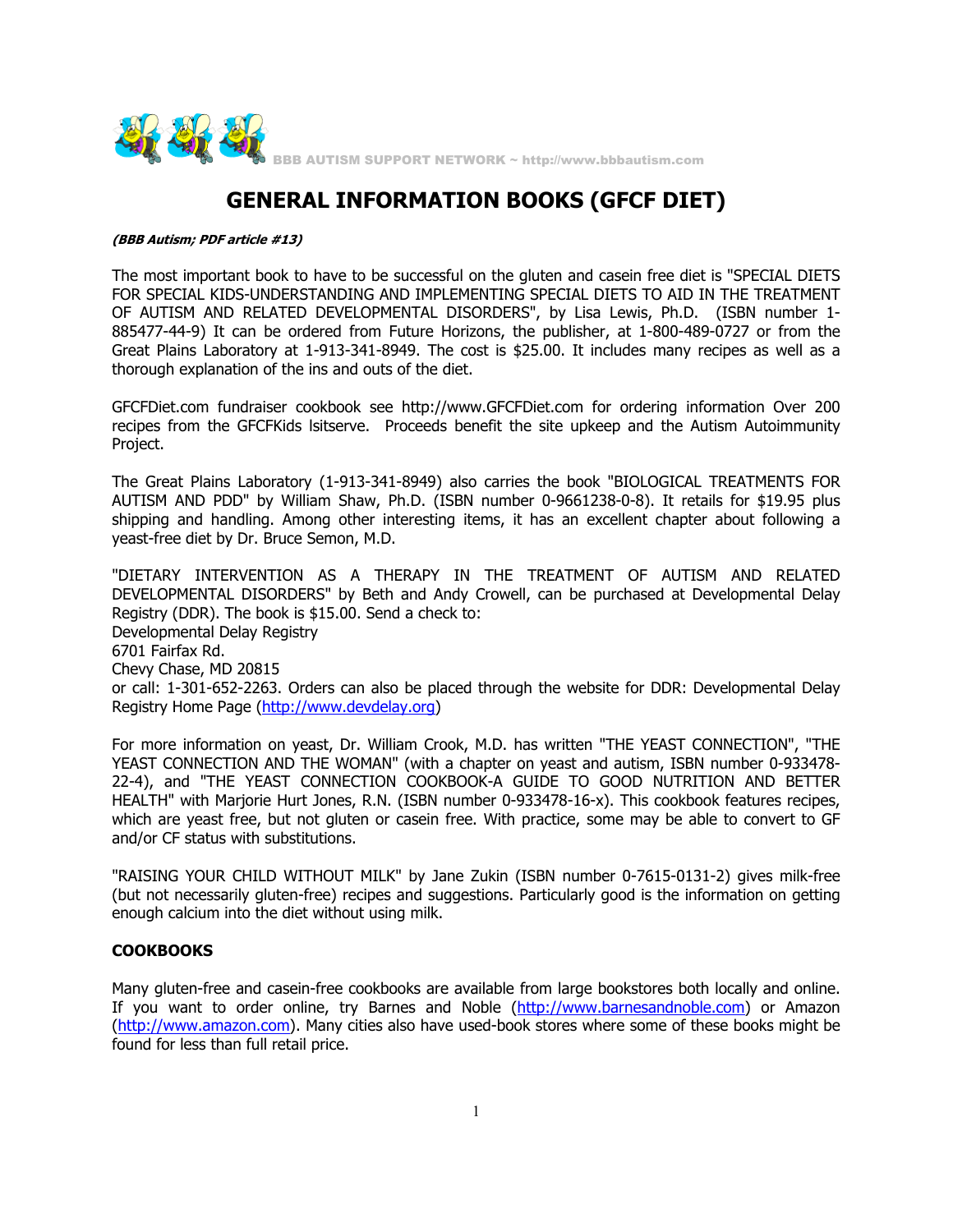

Bette Hagman has written three excellent gluten-free cookbooks. Although not all of the recipes are casein-free, many of them can be easily converted to casein-free status with the use of milk substitutes. The titles are:

"THE GLUTEN-FREE GOURMET-LIVING WELL WITHOUT WHEAT" (ISBN number 0-8050-1835-2)

"MORE FROM THE GLUTEN-FREE GOURMET-DELICIOUS DINING WITHOUT WHEAT" (ISBN number 0- 8050-2323-2)

"THE GLUTEN-FREE GOURMET COOKS FAST AND HEALTHY-WHEAT FREE WITH LESS FUSS AND FAT" (ISBN number 0-8050-3980-5)

Another excellent guide to gluten-free (but not necessarily casein-free) cooking is "AGAINST THE GRAIN-THE SLIGHTLY ECCENTRIC GUIDE TO LIVING WELL WITHOUT GLUTEN OR WHEAT" by Jax Peters Lowell (ISBN number 0-8050-3625-3). It includes some small lists of food brands that are gluten-free that can be found in grocery and health food stores.

"SPECIAL DIET SOLUTIONS: HEALTHY COOKING WITHOUT WHEAT, GLUTEN, DAIRY, EGGS, YEAST, OR REFINED SUGAR" (ISBN number 1-8893-7400-8) by Carol Fenster. Order from Savory Palate, Inc. (800) 741-5418 for \$16.55. This book and another by the same author "WHEAT FREE RECIPES AND MENUS" are also available from Amazon.com.

"RECIPES FROM REBECCA'S KITCHEN: GREAT GLUTEN FREE GOODIES" by Rebecca Reilly (a chef with a son with celiac disease) can be ordered for \$5.95 plus \$1 shipping from PromoWorks Recipes from Rebecca's Kitchen P.O. Box 372 Yarmouth ME, 04096 (contains recipes for baked goods)

"EASY BREAD MAKING FOR SPECIAL DIETS: WHEAT-FREE, MILK- AND LACTOSE-FREE, EGG-FREE, GLUTEN-FREE, YEAST-FREE, SUGAR-FREE, LOW FAT, HIGH TO LOW FIBER" by Nicolette M. Dumke (ISBN number 1-8876-2402-3). Available through Amazon.com.

## **PRODUCT LISTINGS**

Clan Thompson "POCKET GUIDE TO GLUTEN FREE FOODS" (\$3.50) and the Clan Thompson "POCKET GUIDE TO GLUTEN FREE PHARMACEUTICAL PRODUCTS" (\$2.00) (lists about 1,000 brand names and the Pharmaceutical Guide lists about 230 Prescription and over the counter medications). Shipping and handling is free in the US. Send check or money order to: Clan Thompson Attn: Webmaster 951 Maine St. Stoneham, ME 04231

The Tri-County Celiac Sprue Support Group has a "SHOPPING GUIDE" for \$10.00. It is updated yearly. It lists common products in grocery stores, which they have determined to be gluten-free. It is not allinclusive but is an excellent guide to some of the GF products that are readily available.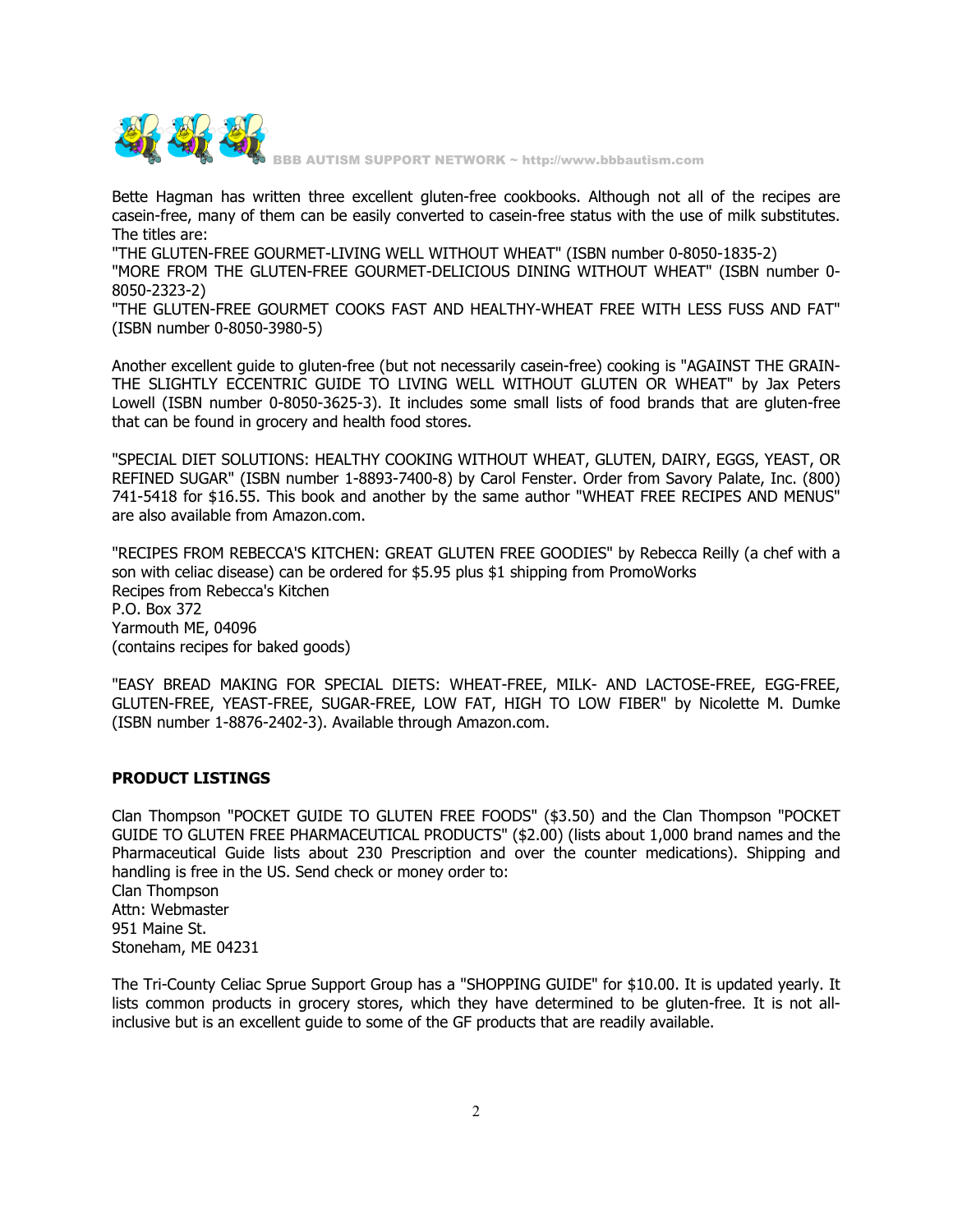

TCCSSG Shopping Guide 34638 Beechwood St. Farmington Hills, MI 48335

The TCCSSG also has a regular membership packet, which you can receive by calling Mary Lou Sullivan. Her number is 248-645-5219. The new member packet includes the last 2 issues of their newsletter, the shopping guide which is updated yearly, a pharmaceutical guide, a manufacturer's guide, a list of glutenfree food companies, a list of cookbooks and other pertinent information. New member fees are: \$30-Sept. Oct. Nov \$25-Dec. Jan. Feb. \$20-Mar. Apr. May \$15-June July Aug. The renewal for everyone is \$25 by 8/31.

A "COMMERCIAL PRODUCTS LISTING" of gluten-free products is available for \$8.00 from: Celiac Sprue Assoc. of USA Inc. P.O. Box 31700 Omaha, NE 68131-0700 It is also said that they have a "MEDICINE GUIDE" for \$2.00.

Kathy Doody, a parent/listmember of the GFCFKids list, has an excellent arsernal of gluten-free product listings, including many over-the-counter medications. For information on a specific product, email Kathy at kazoo@pcom.net.

#### **NEWSLETTERS**

(all monies should be sent in US dollars, check or money order)

To subscribe to the newsletter "GLUTEN-FREE LIVING" send \$29 for 6 issues (1 year) or \$49 for 12 issues (2 years) to Gluten-Free Living P.O. Box 105 Hastings-on-Hudson, NY 10706

To subscribe to the newsletter "THE GLUTEN-FREE BAKER" send \$19.95 for 4 issues (1 year) or \$38.50 for 8 issues (2 years) to The Gluten-Free Baker Newsletter 361 Cherrywood Dr. Suite A Fairborn, Oh, 45324-4012 \*Ohio residents must add 6% sales tax, check and money-orders in US dollars only, international subscribers add \$4 for additional postage.

To subscribe to the ANDI (Autism Network for Dietary Intervention) News send \$20 for 4 issues (quarterly) to ANDI P.O. Box 17711 Rochester, NY 14617-0711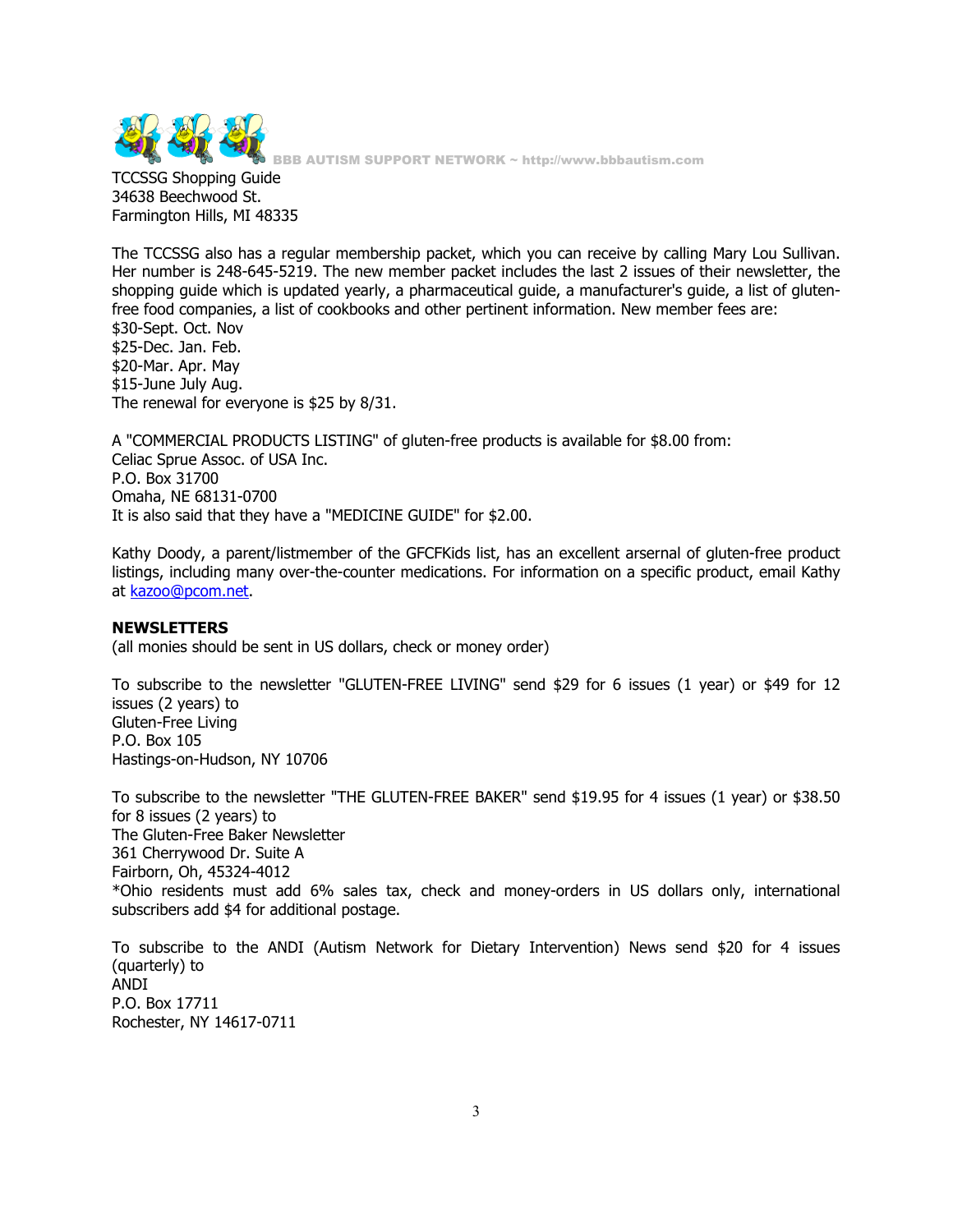

"Sully's Living Without" is a new magazine focused on readers with allergies, food and/or chemical sensitivities, and intolerances. Subscription info: (630) 415-3378 \$12 for a 1 yr. subscription

### **LISTSERVERS FOR GLUTEN/CASEIN DIETS**

St. John's Celiac Listserver: Send email to LISTSERV@MAELSTROM.STJOHNS.EDU with: SUB CELIAC yourfirstname yourlastname in the body of the letter

St. John's Milkfree Listserver: Send email to **LISTSERV@MAELSTROM.STJOHNS.EDU** with: SUB NO-MILK yourfirstname yourlastname in the body of the letter

GFCFKids Listserver To sign up for the Gluten and Casein Free Diet Listserver, go to the following address: http://www.onelist.com/subscribe.cgi/GFCFKids OR Click here: GFCFKids Subscription Address

Autism-FBI Listserver

To sign up for the Fighting Back with dietary Intervention Listserver, go to the following address: http://www.onelist.com/subscribe.cgi/Autism-FBI. This list is for intermediate and advanced GF,CF, YF etc...dieters.